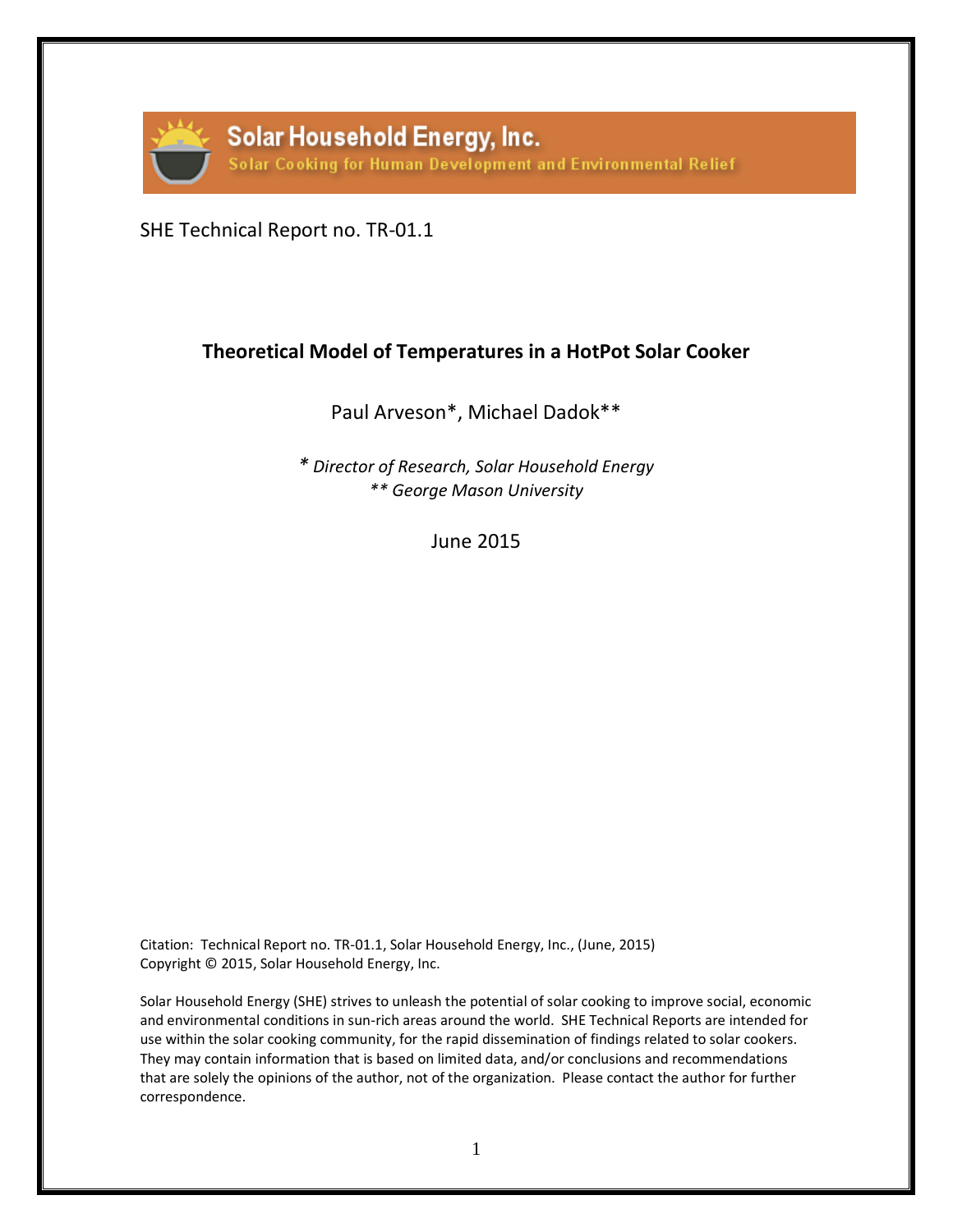## **Theoretical Model of Temperatures in a HotPot Solar Cooker**

Paul Arveson and Michael Dadok

## **1. Introduction**

Many people have undertaken to design and construct solar cooking devices. This is a commendable activity, because these products have many benefits, especially in tropical regions where sunlight is plentiful but other resources are scarce or relatively costly for the typical household.

Although descriptions of cooker designs are plentiful, measurements of cooker performance are limited in the literature and on the web. A designer may include a measurement of internal temperature, but this is not a measurement of cooker power or other desired parameters. Hence it is difficult to compare different designs. What is needed is a general physical model of solar cookers that can be used to improve the performance of existing designs and compare alternatives in a controlled and meaningful way. That is the intent of this article.

The methodology here is "semi-empirical", meaning that basic physical equations, such as Newton's Law of Heating and Cooling and the Stefan-Boltzmann Law, will provide a solid physical foundation for the development of a model. However, some parameters in the model are difficult to calculate from first principles, because of complexity in shapes, materials properties and other factors. In these cases estimated values will be used based on experimental measurements. Once the model is "calibrated" with a range of cooker types, it is hoped this work will be helpful in encouraging good practices of cooker performance assessment and comparisons.

The initial model development is based on measurements of the "HotPot", a cooker developed by Solar Household Energy, Inc. and distributed in several countries around the world.

## **2. Developing a Model of the Heating Curve**

Newton observed that the rate of change of temperature in a heating or cooling object is proportional to the temperature difference between the object and the heat source. Mathematically, for heating we can write this general observation as:

$$
\frac{dQ}{dt} = K\big(M - Q(t)\big)
$$

Where *M* is the potential temperature that can be attained due to the heat source, and *Q(t)* is the actual temperature of the object at any time *t*. The inverse of *K* is a value called the "time constant" which indicates how fast the object's temperature can change. (The time constant is determined by the mass of the object, its thermal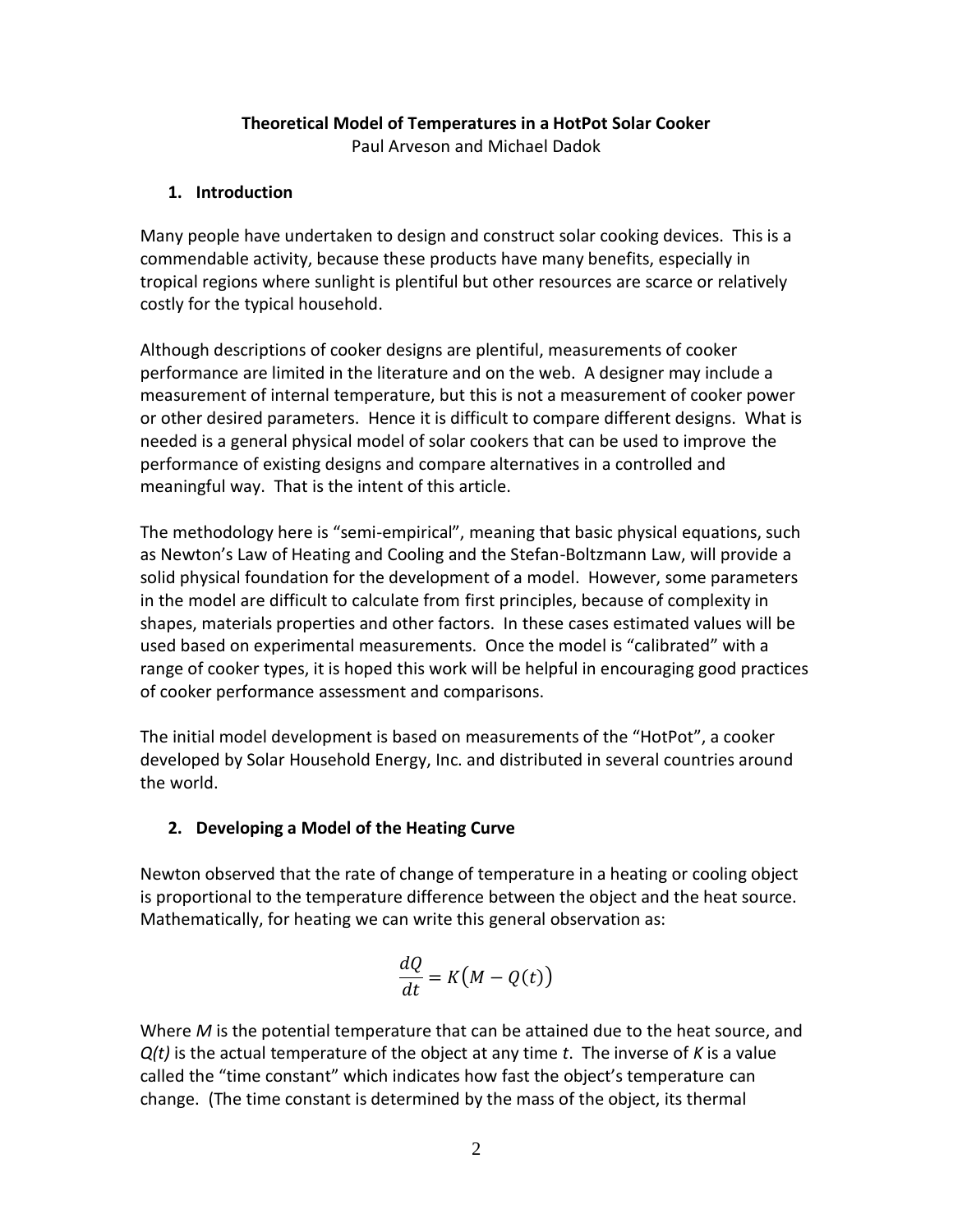conductivity, surface area and other factors. It is generally determined by experiment.) This is Newton's Law of Heating and Cooling.

In our case, the heat source is the sun and *Q(t)* is the internal temperature of the cooker. The cooker tested is a 5-liter "HotPot" made by Solar Household Energy, Inc. A description of the HotPot and the experimental setup is available in the references. For these measurements, the HotPot contained 1 liter of canola cooking oil, not water. This allowed the temperature to exceed 100 deg. C without being limited by the boiling of water.

Generally solar cookers need to be aimed in order to maintain the maximum illuminated area of sunlight. Depending on the design of the particular cooker, it may be more or less sensitive to changes in the sun direction. Cookers made with parabolic reflectors are very sensitive to the sun direction, and will need to be turned more or less continuously. Panel or box cookers typically need to be turned much less frequently, or not at all. The recommendations of the cooker manufacturer should be followed for best performance. For these experiments with the HotPot panel cooker, the reflector was aimed at the angle that would maximize illuminated reflector area at noon, and left at that position.

An extension of Newton's heat law must be made in order to create a more realistic model for solar cooking. The heating power or irradiance of the sun varies as the sun moves across the sky, due to the "projection effect". Specifically, heating power varies as *sin (θ)* where *θ* is the altitude of the sun. With this extension, the heat equation becomes:

$$
\frac{dQ}{dt} = K(M(t) - Q(t))
$$

Where *M(t) = sin(θ)/sin(θ0)*, where *θ<sup>0</sup>* is the sun's altitude at the beginning of temperature measurements, which began at 13:18 (1:18pm). For the day of the measurements (July 6, 2012) at the latitude of the test location (34 degrees; Rockville, MD), the altitude of the sun was obtained from the online calculator at the Naval Observatory.

Including sine functions in the differential equation will make it unnecessarily complicated. To simplify the solution, the altitude values were approximated by a linear fit to the exact values. The figure below shows the *sin (θ)* values and the least-squares linear regression fit to these values.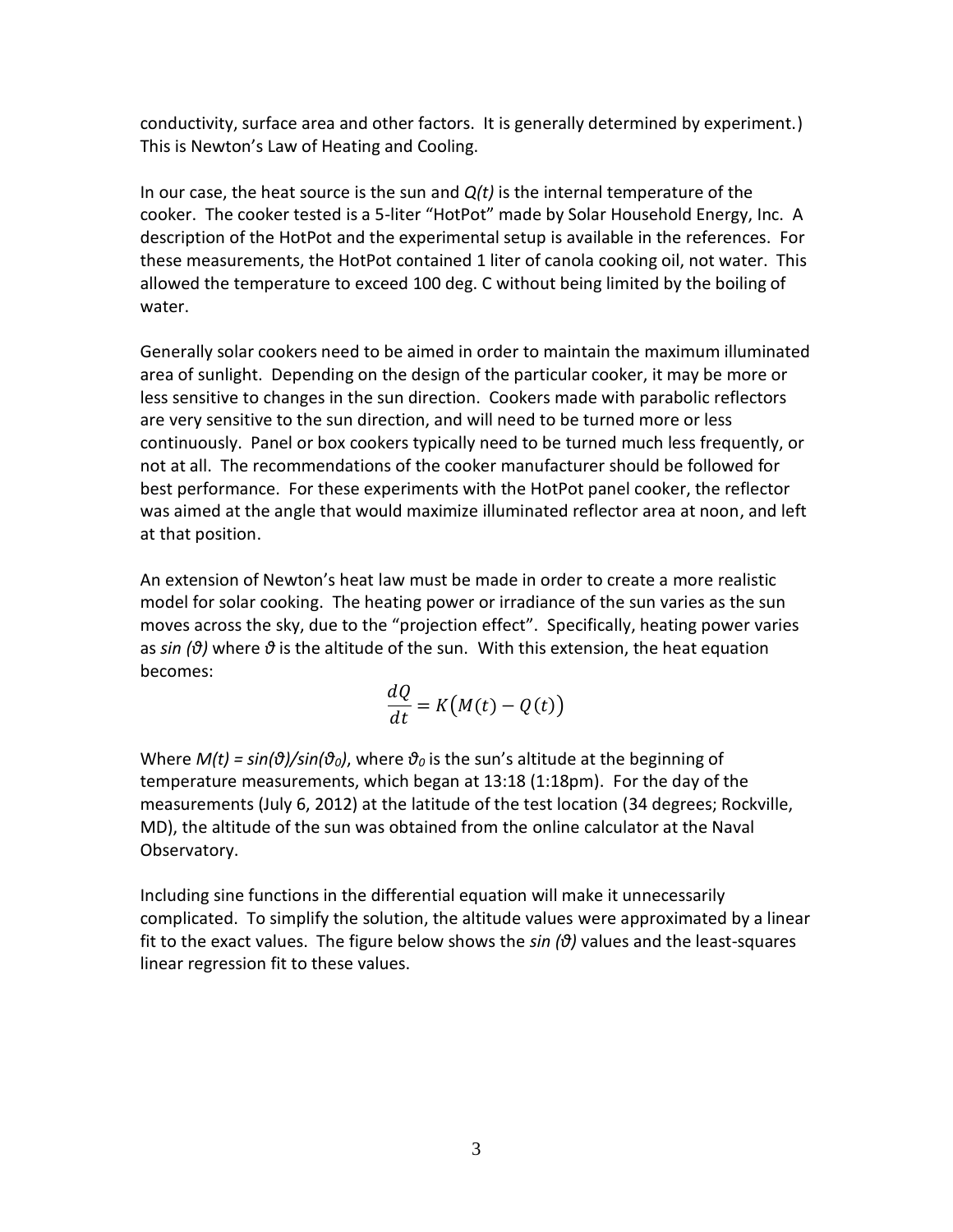

The linear equation gives a reasonable approximation to the sine of the sun angle over 3 hours, which is sufficient for our purposes. Since this is a heating calculation, we know that the temperature will rise toward some equilibrium temperature *E* which is somewhat higher than the maximum internal temperature actually measured. Since the equilibrium temperature depends on the sun angle, the function defining the maximum temperature can be written as

$$
M(t) = \frac{E \sin(\theta)}{\sin(\theta_0)} \approx E (a(t) + b)
$$

Where *E* is the maximum equilibrium temperature, a = -.0021 and b = 0.9756. This linear approximation was substituted in the differential equation. This equation was solved using the Matlab symbolic solver to obtain:

$$
Q(t) = M(t) - (M(t) - Q_0)e^{-Kt}
$$

This is an initial value problem. From an examination of the data, the initial temperature *Q<sup>0</sup>* = 37 deg. C. We can solve for *K* to obtain the general formula:

$$
K = -\log((E - Q_2)/t_2(E - Q_0))
$$

Where *Q<sup>2</sup>* is the temperature measured at some later temperature *t2.* The temperature *Q<sup>2</sup>* at 60 minutes was measured at 118 deg. C. We assume a maximum temperature *E* = 190. Given these values, we obtain:

$$
K = -1/60*log((190-118)/(190-37)) = 0.0126
$$